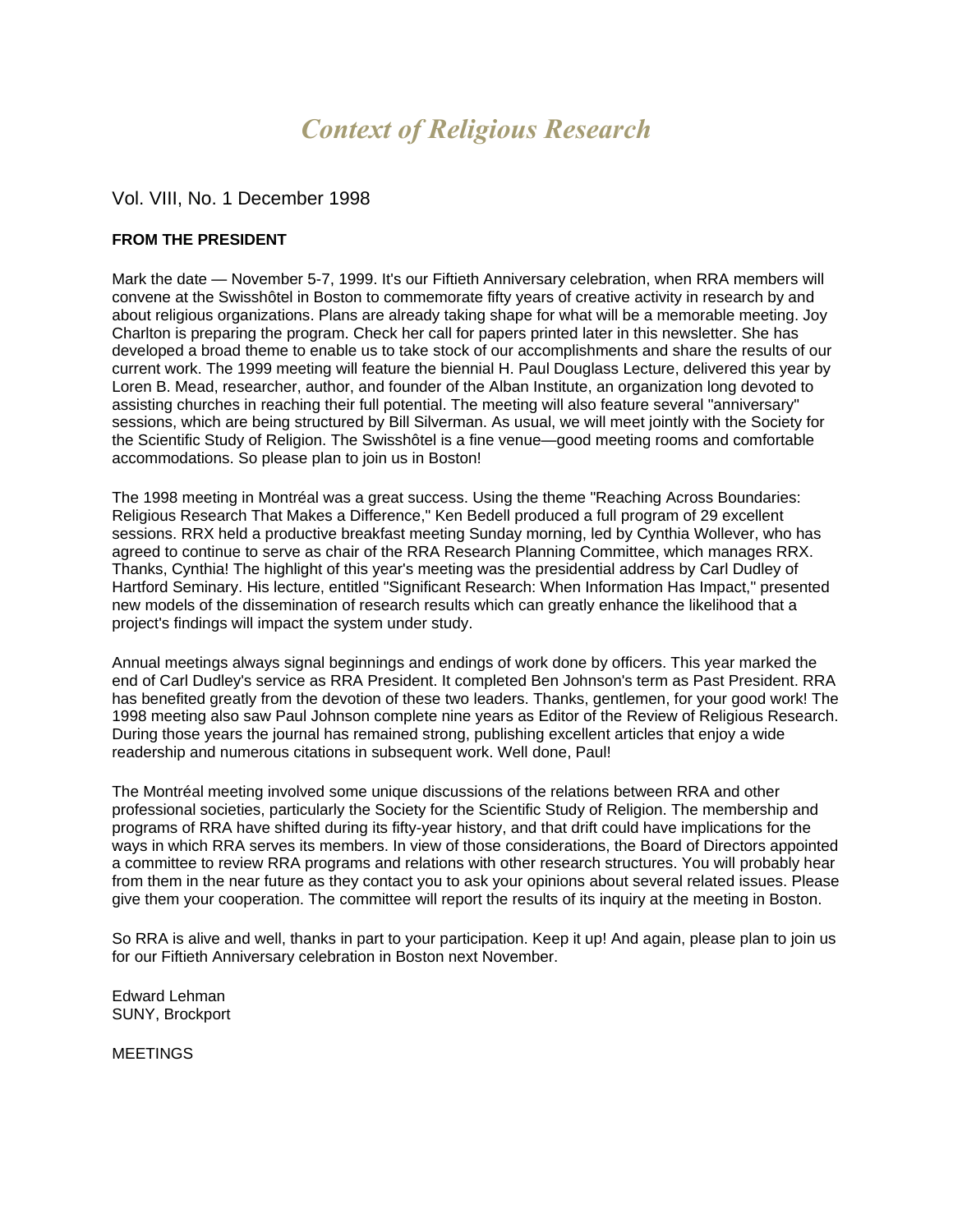The British Sociological Association Sociology of Religion Study Group's annual conference, entitled Religion & Identity will be held 7-10 April 1999 at the University of Durham. Deadline for submitting paper abstracts is 15 January. Contact Simon Coleman **[S.M.Coleman@durham.ac.uk](mailto:S.M.Coleman@durham.ac.uk)** or Peter Collins **[P.J.Collins@durham.ac.uk](mailto:P.J.Collins@durham.ac.uk)** or the RRA Executive Office for further information. North American scholars are particularly encouraged to attend, and an effort will be made to extend accommodation privileges at the university to meet APEX fare requirements.

The Association for the Sociology of Religion will meet 5-7 August at the Essex Inn on Grant Park (Chicago). The theme is "Religion, Gender and the 21st Century." Plenary events include the Presidential Address of Nancy Nason-Clark and the Paul Hanly Furfey lecture by Mary Jo Neitz. A joint ASA/ASR session is being organized by John Simpson to recognize the work of Andrew Greeley, with other joint sessions organized by Wade Clark Roof and David Smilde. Contact: Lori G. Beaman, Department of Sociology, University of Lethbridge, 4401 University Drive, Lethbridge, Alberta, T1K 3M4, CANADA; email **[beamlg@ uleth.ca.](mailto:beamlg@%20uleth.ca)** Deadlines: 15 January for session proposals, 15 February for paper abstracts. The ASA Sociology of Religion Section section day occurs on the second day of the ASR meetings, which overlap by two days the ASA meeting (also in Chicago, directly across the street from the ASR hotel).

The Society for the Scientific Study of Religion meets with the RRA 5-7 November. The program theme is "The Sacred in the Secular: Finding 'Religious' Dimensions in the World Beyond Religion." Contact: Rhys H. Williams, Department of Sociology, Southern Illinois University, Carbondale, IL 62901-4524; phone (618) 453-7610; email **[willrhys@](mailto:willrhys@%20siu.edu) siu.edu** —by 15 January for session proposals, 15 March for paper abstracts.

## ELECTIONS AND NOMINATIONS

Results of the 1997 RRA general elections are: nominating committee chair, Paula D. Nesbitt; directorsat-large, Stuart A. Wright and James L. Guth; nominating committee, Fred Kniss and Keith Wulff.

The 1998 Nominating Committee seeks member input. This year a president elect, a new secretary, two board members, and two nominating committee members will be elected. If you wish to offer a name (including your own), contact Paula at 2550 S University Blvd., #1007, Denver, CO 80210; email **[pnesbitt@du.edu](mailto:pnesbitt@du.edu)** The Committee will be happiest to hear from you as close after the start of 1999 as possible.

## A MOVING SITE

The RRA website is moving! Our new address is http://RRA.hartsem.edu. With the move, we also change web masters from Ken Bedell to Scott Thumma. We express our gratitude to Ken for the work of getting the original site set up, and we look forward to new developments at Scott's hands. You might want to check out Scott's **[Sociology of Religion page](http://hirr.hartsem.edu/sociology/sociology.html)** of links and resources at Hartford Seminary's web site.

You also may be interested in becoming a part of RRX, the RRA-sponsored electronic meeting place for academic scholars and denominational researchers to share information and discussion of findings and methodologies. To join, send the word "subscribe" to **[rrx-request@ecunet.org](mailto:rrx-request@ecunet.org)** for more information, email Chair Cynthia Woolever **[woolever@ctr.pcusa.org](mailto:woolever@ctr.pcusa.org)**.

On occasion you may find it worthwhile to check the SSSR website **http://fhss.byu .edu/soc/sssr/index.html** or the ASR website **[www.sociologyofreligion.com](http://www.sociologyofreligion.com/)**.

## NEW EDITORS

Even as we celebrate with gratitude Paul Johnson's nine-year editorship of the Review, along with the work of his book review editor Ted Jelen, we are also extremely pleased to announce the appointment of